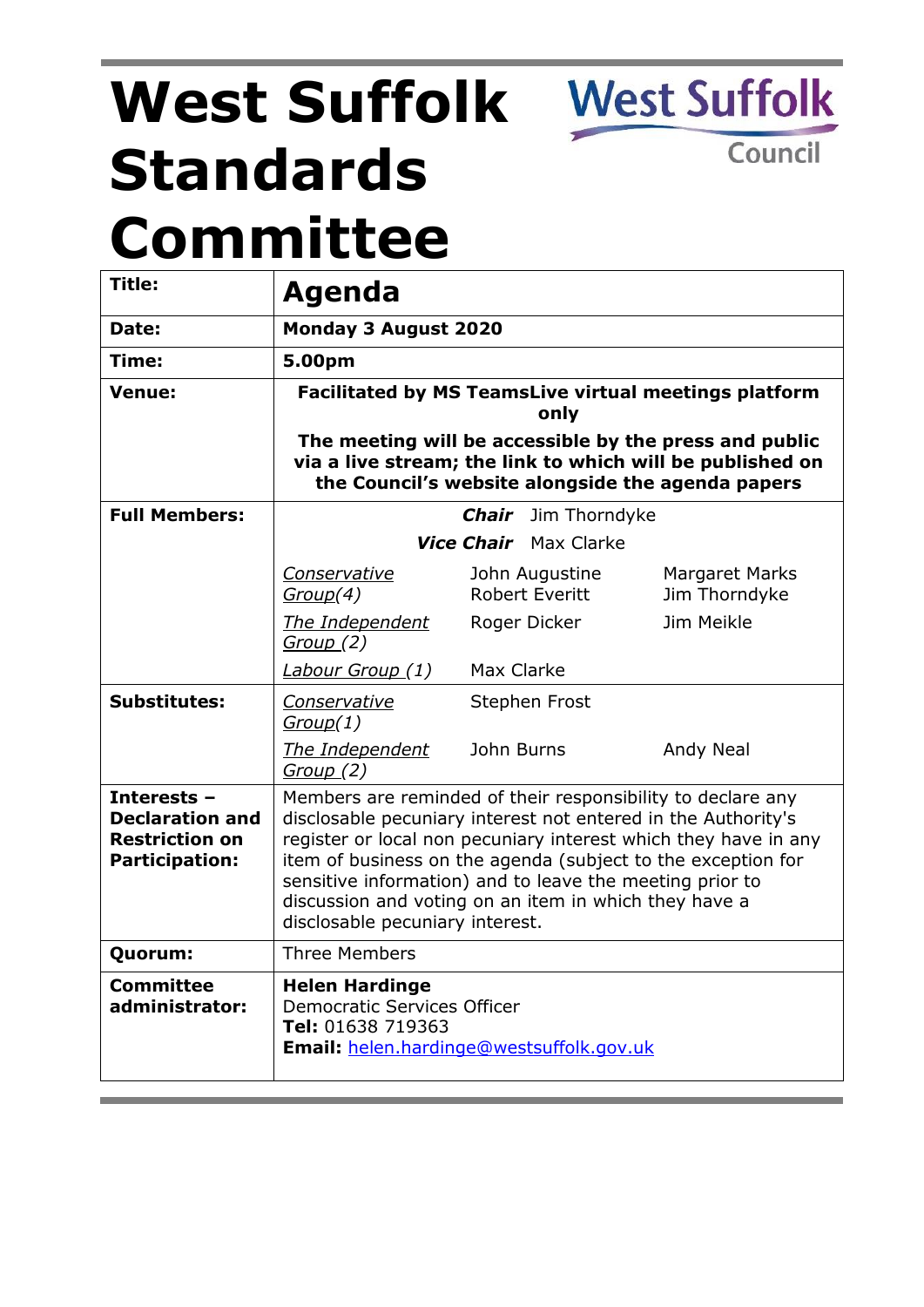## **Public Information** West Suffolk

Council

| <b>Venue:</b>                                   | Virtual meeting only to be<br>facilitated by MS Teamslive                                                                                                                                                                                                                                                                                                                                                                                                                                                                                                                                                                                                                                                      | T: 01638 719363 (Helen Hardinge)<br>T: 07595 428481 (Leah Mickleborough)<br>E: democratic.services@westsuffolk.gov.uk<br>W: www.westsuffolk.gov.uk                                                                                                         |  |
|-------------------------------------------------|----------------------------------------------------------------------------------------------------------------------------------------------------------------------------------------------------------------------------------------------------------------------------------------------------------------------------------------------------------------------------------------------------------------------------------------------------------------------------------------------------------------------------------------------------------------------------------------------------------------------------------------------------------------------------------------------------------------|------------------------------------------------------------------------------------------------------------------------------------------------------------------------------------------------------------------------------------------------------------|--|
| <b>Access to agenda</b><br>and reports before   | The agenda and reports will be available to view at least five clear days before the<br>meeting on our website.<br>On this occasion, a link to the meeting livestream broadcast, and guidance on how<br>members of the public can access the meeting broadcast will be made available on the<br>Council's website when the agenda is published.                                                                                                                                                                                                                                                                                                                                                                |                                                                                                                                                                                                                                                            |  |
| the meeting:                                    |                                                                                                                                                                                                                                                                                                                                                                                                                                                                                                                                                                                                                                                                                                                |                                                                                                                                                                                                                                                            |  |
| <b>Attendance</b><br>at/viewing of<br>meetings: | The Council actively welcomes members of the public and the press to attend its<br>meetings and holds as many of its meetings as possible in public. On this occasion, as<br>the meeting will only be held virtually, public access to the meeting can be made by<br>viewing the livestream of the meeting via the link provided on the webpage where the<br>agenda and papers are published.                                                                                                                                                                                                                                                                                                                  |                                                                                                                                                                                                                                                            |  |
|                                                 | Note that a virtual meeting is not invalid by virtue of members of the public being<br>unable to attend or participate in meetings that are accessible to them.                                                                                                                                                                                                                                                                                                                                                                                                                                                                                                                                                |                                                                                                                                                                                                                                                            |  |
| <b>Public participation:</b>                    | Members of the public who live or work in the district are welcome to speak and may<br>ask one question or make a statement of not more than three minutes duration relating<br>to items to be discussed in Part 1 of the agenda only. If a question is asked and<br>answered within three minutes, the person who asked the question may ask a<br>supplementary question that arises from the reply.<br>As the meeting is taking place virtually, a person who wishes to speak must register by<br>9am the last working day before the day of the meeting. This can be done by sending<br>the request to democratic.services@westsuffolk.gov.uk or telephoning 07776 254986,<br>07595 428481 or 01638 719237. |                                                                                                                                                                                                                                                            |  |
|                                                 |                                                                                                                                                                                                                                                                                                                                                                                                                                                                                                                                                                                                                                                                                                                |                                                                                                                                                                                                                                                            |  |
|                                                 | If a member of the public cannot attend the meeting remotely, they may submit a<br>written question or statement to Democratic Services by midday at the very latest on<br>the day of the meeting and this will be read out on their behalf during the meeting.                                                                                                                                                                                                                                                                                                                                                                                                                                                |                                                                                                                                                                                                                                                            |  |
|                                                 | There is an overall time limit of 15 minutes for public speaking, which may be extended<br>at the Chair's discretion.                                                                                                                                                                                                                                                                                                                                                                                                                                                                                                                                                                                          |                                                                                                                                                                                                                                                            |  |
| <b>Recording of</b><br>meetings:<br>purposes.   |                                                                                                                                                                                                                                                                                                                                                                                                                                                                                                                                                                                                                                                                                                                | The Council may record this meeting and permits members of the public and media to<br>record or broadcast it as well (when the media and public are not lawfully excluded).                                                                                |  |
|                                                 |                                                                                                                                                                                                                                                                                                                                                                                                                                                                                                                                                                                                                                                                                                                | As this meeting is being held virtually, it will automatically be recorded and available to<br>be viewed after the meeting. The Council may also use recordings for training                                                                               |  |
|                                                 |                                                                                                                                                                                                                                                                                                                                                                                                                                                                                                                                                                                                                                                                                                                | At the start of the meeting the Chair shall remind those present of the right to record<br>the meeting, and where applicable, request any members of the public who intend to<br>speak at the meeting but do not wish to be filmed to state at that point. |  |
| <b>Personal</b><br><b>Information</b>           | Any personal information processed by West Suffolk Council arising from a request to<br>speak at a public meeting under the Localism Act 2011, will be protected in accordance<br>with the Data Protection Act 2018. For more information on how we do this and your<br>rights in regards to your personal information and how to access it, visit our website:<br>https://www.westsuffolk.gov.uk/Council/Data and information/howweuseinformation.cf<br>$m$ or call Customer Services: 01284 763233 and ask to speak to the Information<br>Governance Officer.                                                                                                                                                |                                                                                                                                                                                                                                                            |  |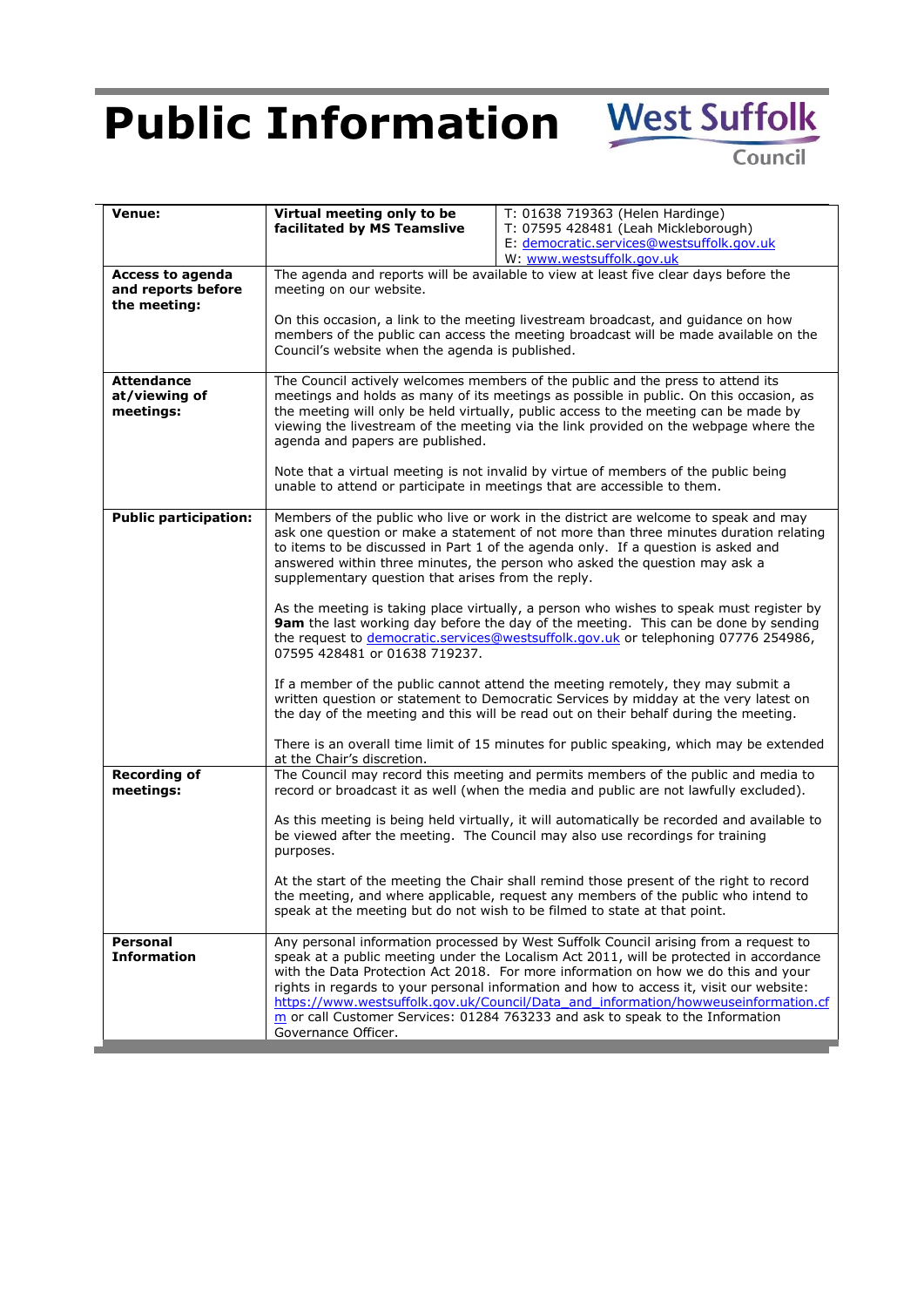### **Agenda**

#### **Procedural Matters**

#### **Part 1 – Public**

#### **1. Apologies for Absence**

#### **2. Substitutes**

Any Member who is substituting for another Member should so indicate, together with the name of the relevant absent Member.

#### **3. Minutes 1 - 4**

To confirm the minutes of the meeting held on 7 October 2019 (copy attached.)

#### **4. Declarations of Interest**

Members are reminded of their responsibility to declare any pecuniary or local non pecuniary interest which they have in any item of business on the agenda, **no later than when that item is reached** and, when appropriate, to leave the meeting prior to discussion and voting on the item.

#### **5. Public Participation**

Members of the public who live or work in the District are welcome to speak and may ask one question or make a statement of not more than three minutes duration relating to items to be discussed in Part 1 of the agenda only. If a question is asked and answered within three minutes, the person who asked the question may ask a supplementary question that arises from the reply.

As the meeting is taking place virtually, a person who wishes to speak must register by 9am the last working day before the day of the meeting. This can be done by sending the request to [democratic.services@westsuffolk.gov.uk](mailto:democratic.services@westsuffolk.gov.uk) or telephoning 01638 719363.

If a member of the public cannot attend the meeting remotely, they may submit a written question or statement to Democratic Services by midday at the very latest on the day of the meeting and this will be read out on their behalf during the meeting.

There is an overall time limit of 15 minutes for public speaking, which may be extended at the Chair's discretion.